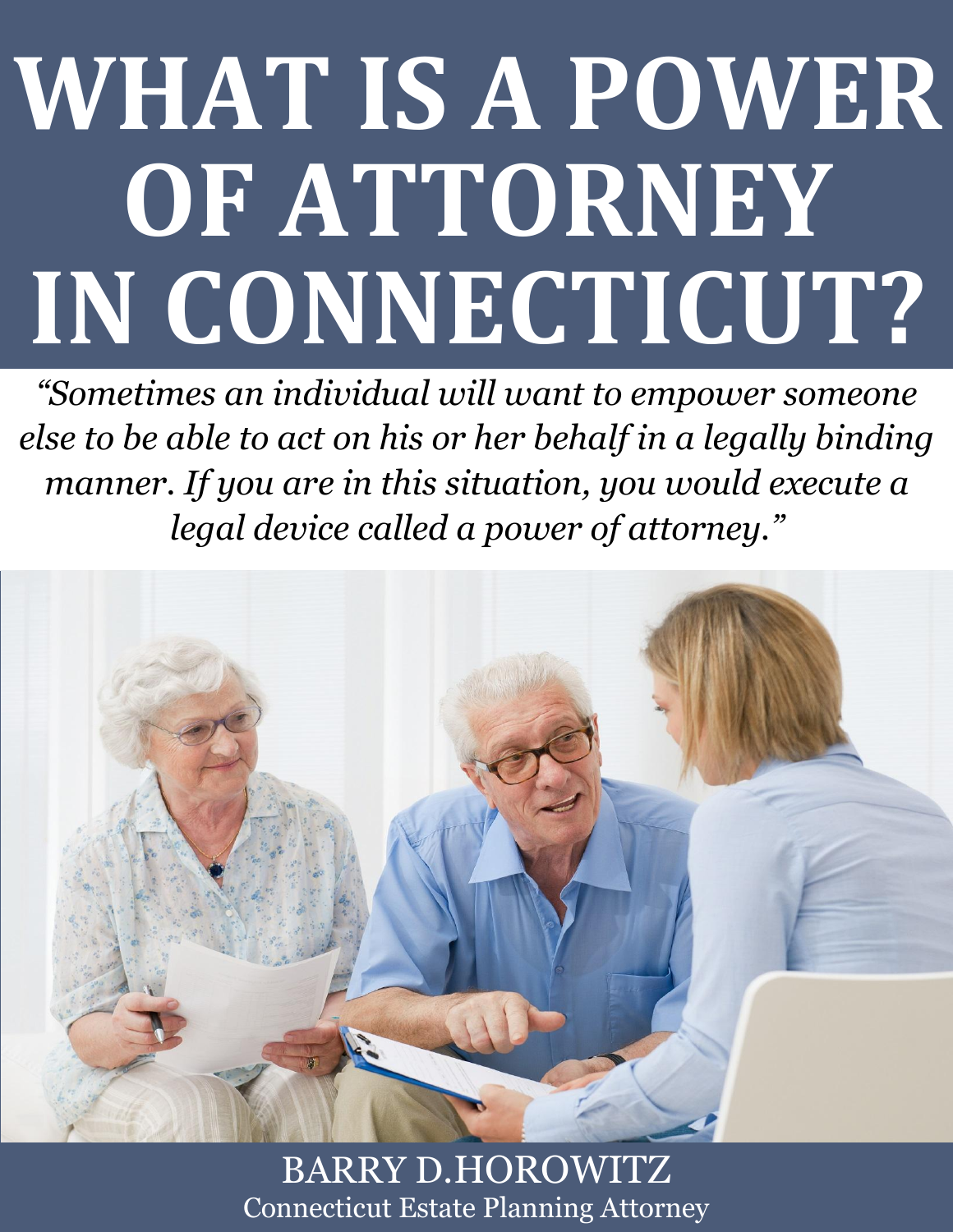

Sometimes an individual will want to empower someone else to be able to act on his or her behalf in a legally binding manner. If you are in this situation, you would execute a legal device called a power of attorney.

The person that is creating the power of attorney is called the principal or the grantor. The grantor names an agent or attorney-in-fact. This is the person that will be able to act on behalf of the grantor.

When you see the term attorney-in-fact, you may assume that the representative must be a lawyer. In reality, this is not the case. Any adult who is of sound mind can act as the agent, but the person who is named as an agent must be willing to assume the role.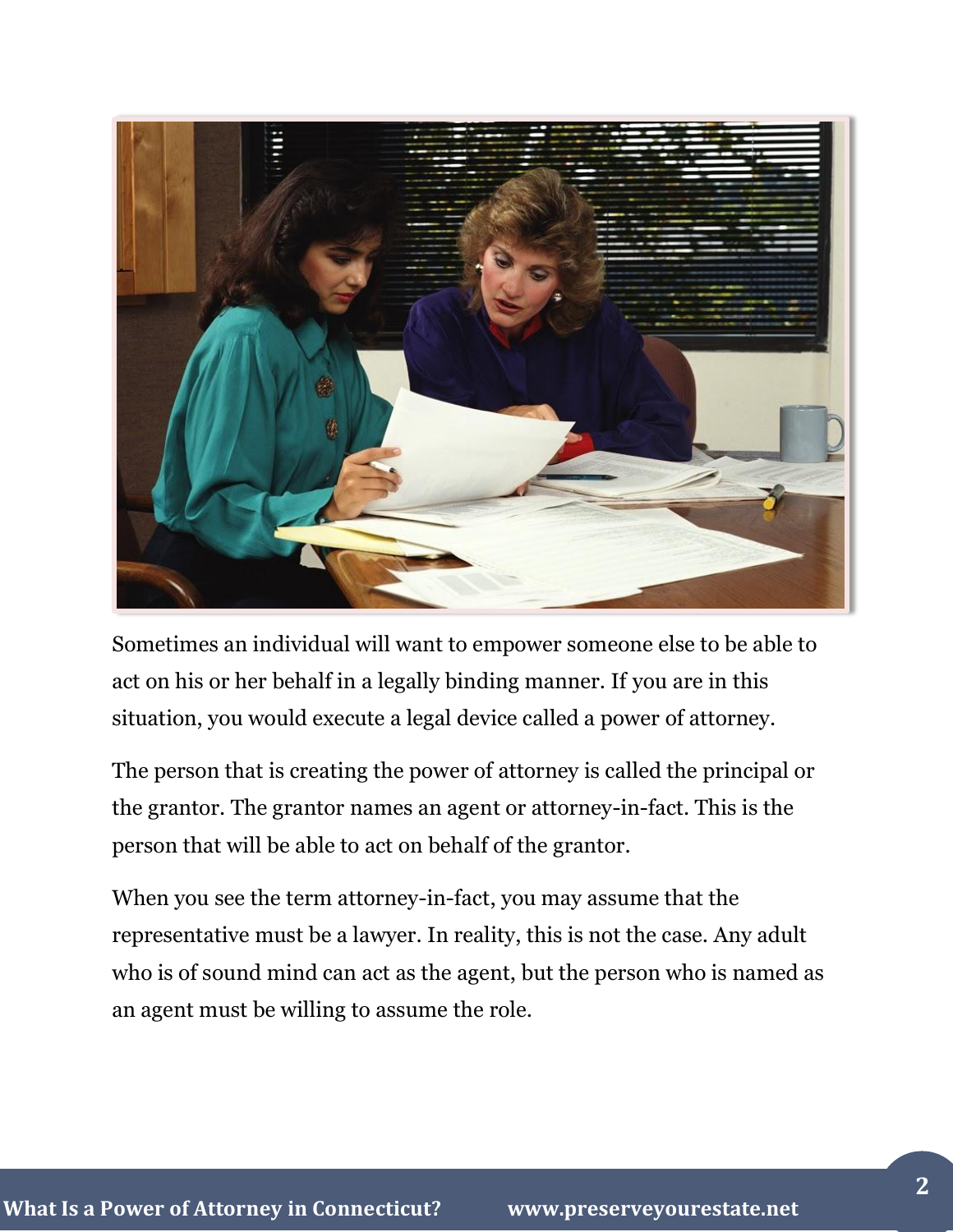# *GENERAL POWER OF ATTORNEY*

There are different types of powers of attorney, and one of them is the general power of attorney. If you grant someone a general power of attorney, you are giving this individual the ability to act on your behalf in a comprehensive manner. The agent can do virtually anything that you can do for yourself.



While this is a great deal of power to give to another person, there are circumstances that can arise that can necessitate the execution of a general power of attorney.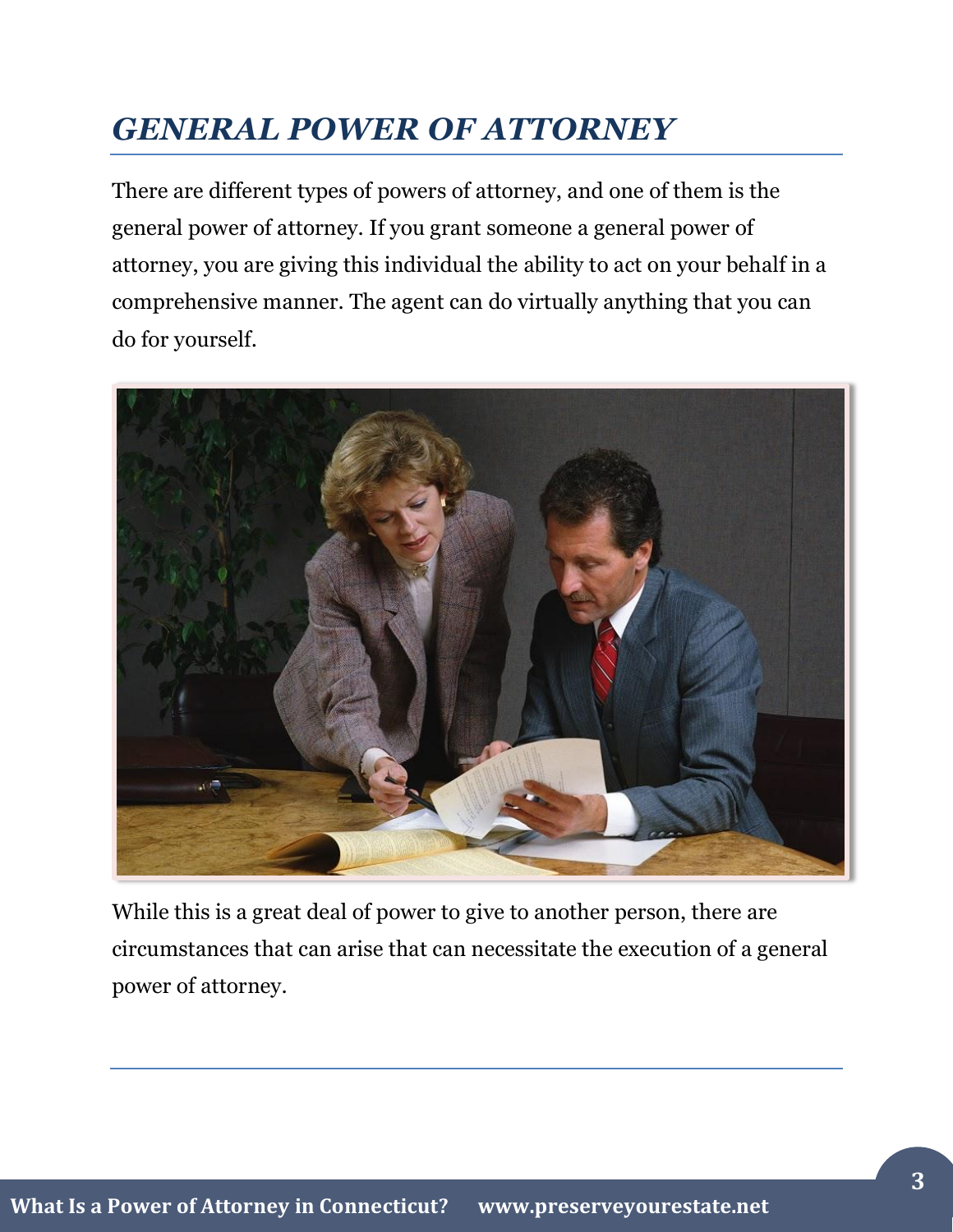#### *LIMITED POWER OF ATTORNEY*



If you want to give someone the power to act on your behalf in a limited manner, you could create a limited power of attorney.

You decide on the limits that you want to impose. For example, you could give someone the power to act on your behalf for a single transaction if you cannot be present yourself.

It would be possible to

give someone within your business organization the power to sign certain types of documents on your behalf.

A limited power of attorney could also be created to give someone the power to act on your behalf in a comprehensive manner for a limited period of time.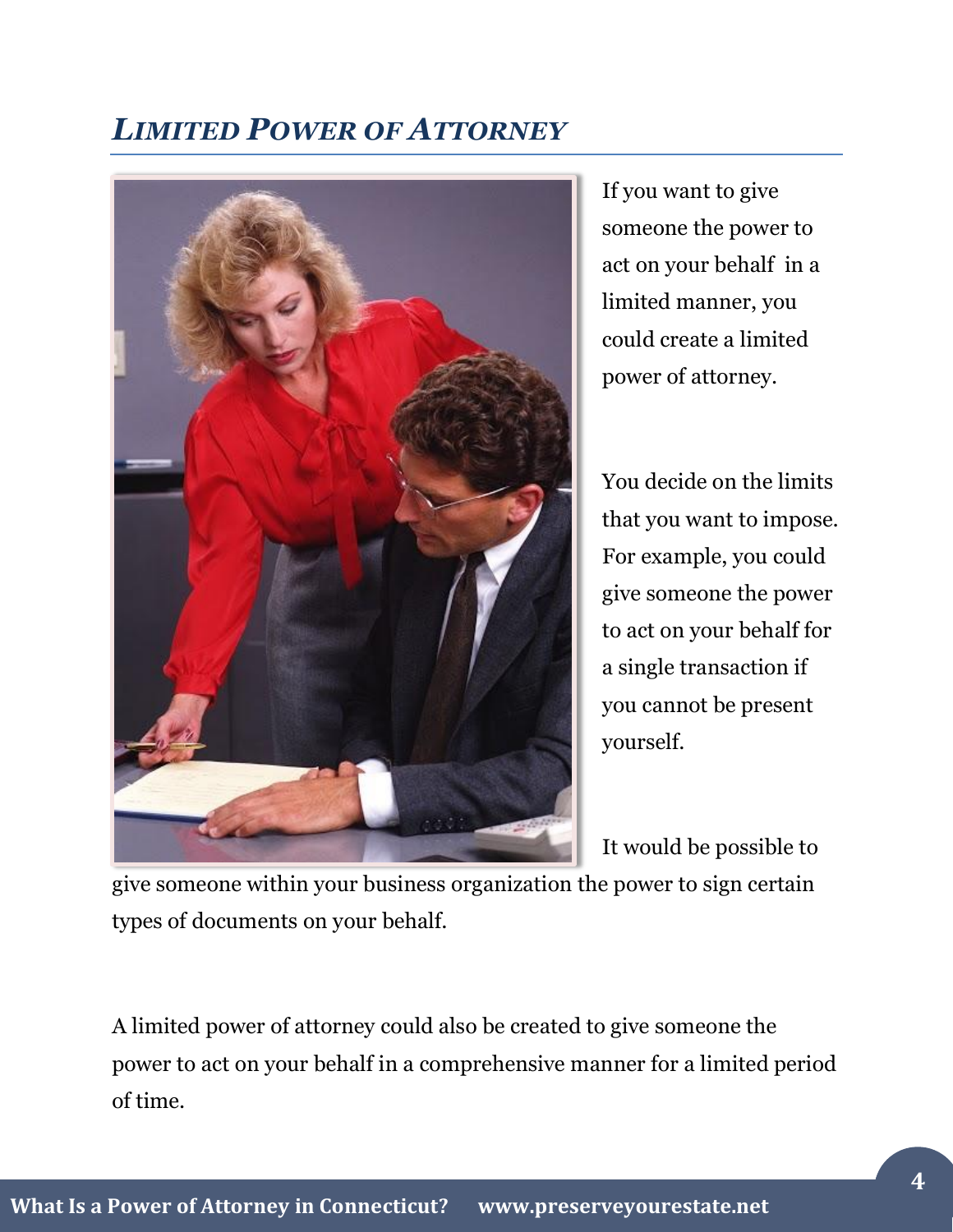## *DURABLE POWERS OF ATTORNEY*

We specialize in estate planning and elder law. In our area of the law, durable powers of attorney are often utilized to account for possible incapacitation.

Many people become incapacitated late in their lives, and under these circumstances, interested parties could petition the state to appoint a



guardian. The guardian would be empowered to manage the affairs of an incapacitated adult, and the adult would become a ward.

While a guardianship is not inherently negative,

there are drawbacks that can enter the picture. First and foremost, the person who is incapacitated loses control of the situation.

The court would make a determination, and the person who is chosen to act as the guardian may not be someone that the adult in question would have selected.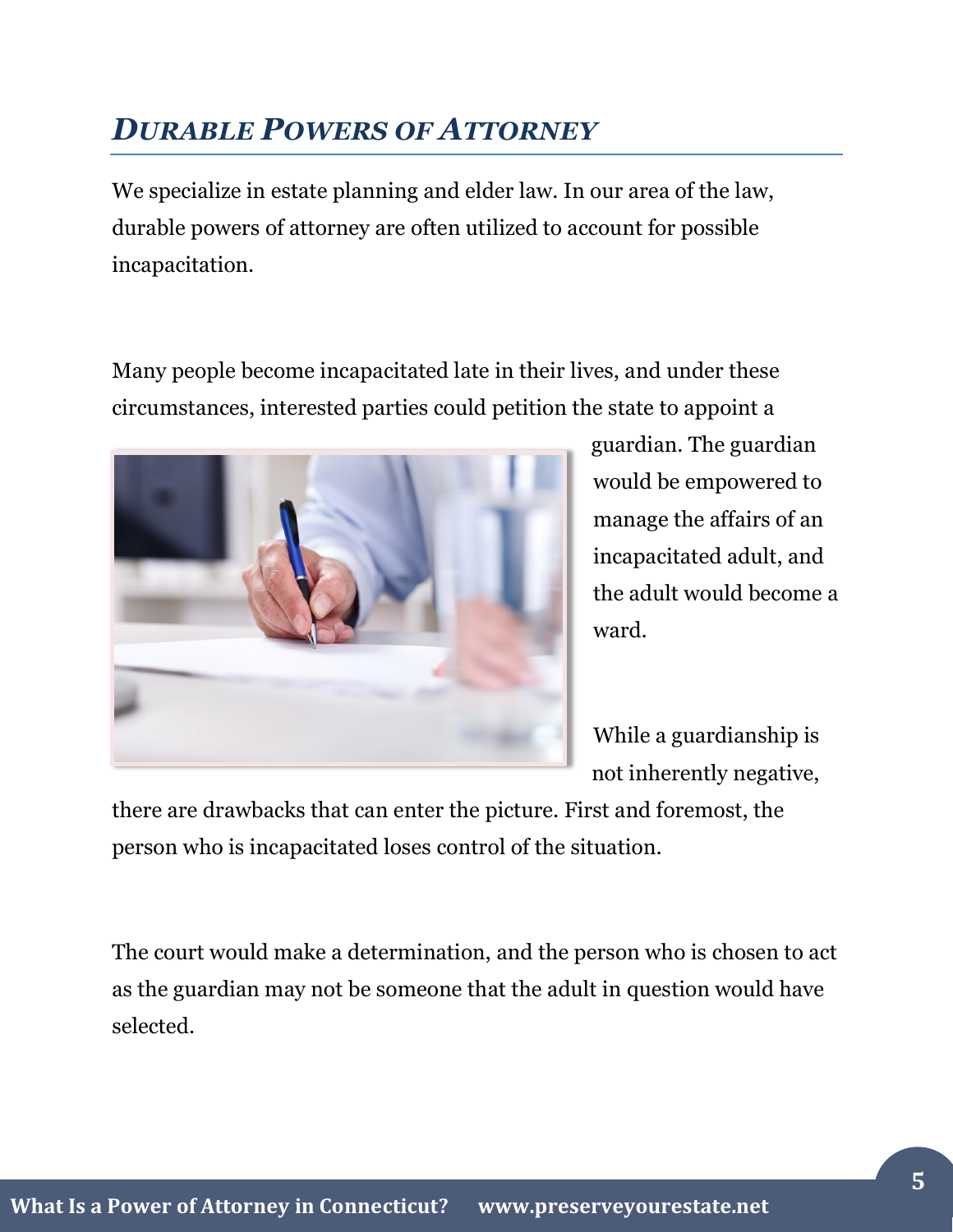Secondly, members of the family may not all be on the same page. There can be disagreements during the guardianship proceeding, and this can cause hard feelings, and it can prolong the process.

When you create durable powers of attorney, you eliminate the need for a guardianship. You empower people of your own choosing to manage your

affairs in the event of your incapacitation.

Your wishes will be honored if you do become incapacitated, and your hand-picked agents will be empowered to act on your behalf.



People will typically execute a durable power of attorney for health care to name someone to handle health care decision-making. A durable financial power of attorney would also be necessary. You could name two different agents if this is your choice.

We should point out the fact that durable powers of attorney are used because they remain in effect if the grantor becomes incapacitated.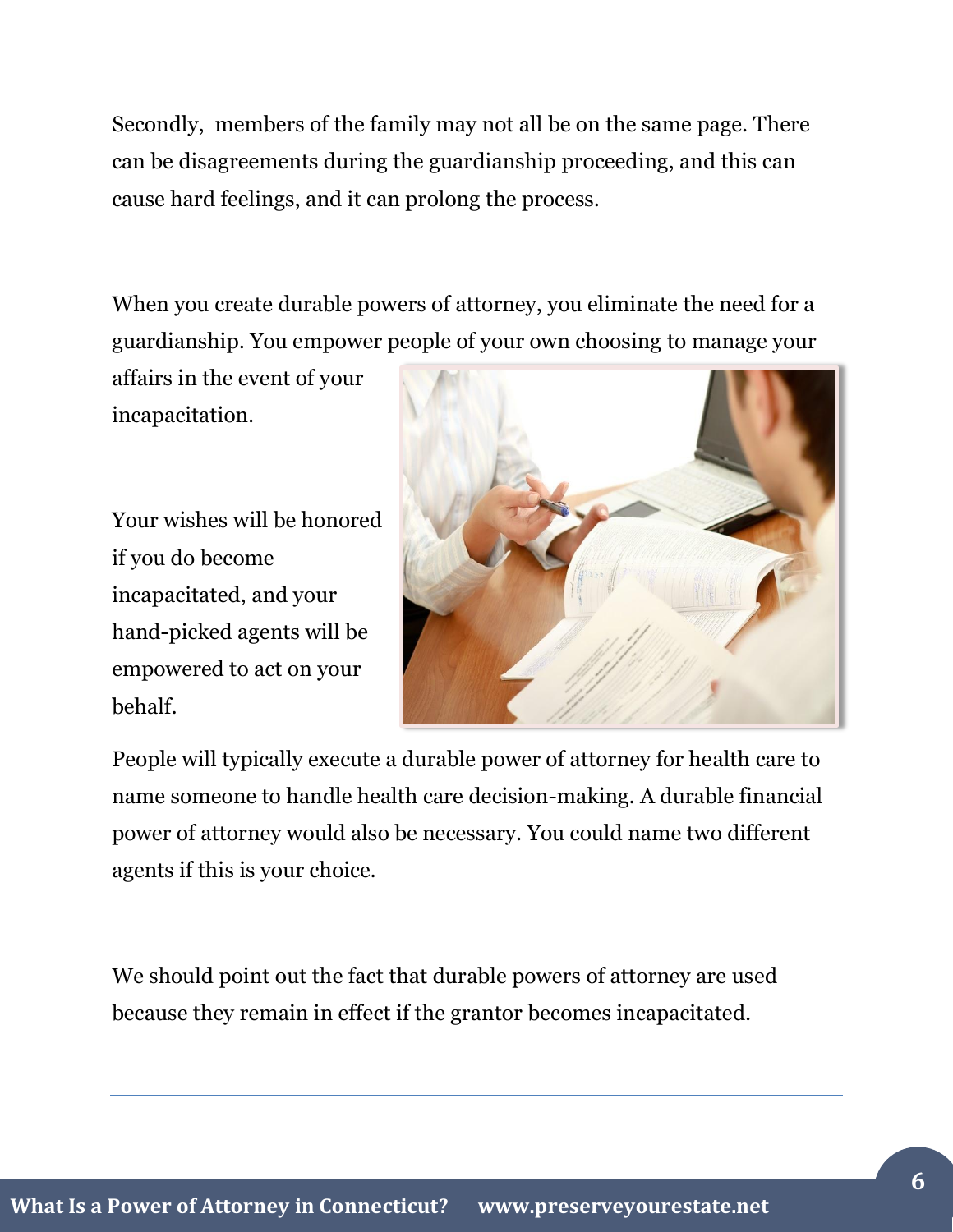#### *SUMMARY*

A power of attorney is a legal document that is used to give someone else the power to act on your behalf. There are various different reasons why someone may want to grant a power of attorney.

You can give an agent the power to act on your behalf on a limited basis, or you can empower someone to act on your behalf in a comprehensive manner.

Durable powers of attorney are used for incapacity planning purposes, because they remain in effect upon the incapacitation of the grantor. The agents that are named in the documents would be empowered to handle the affairs of the grantor in the event of his or her incapacitation.

To learn more about durable powers of attorney and incapacity planning, contact a licensed estate planning attorney.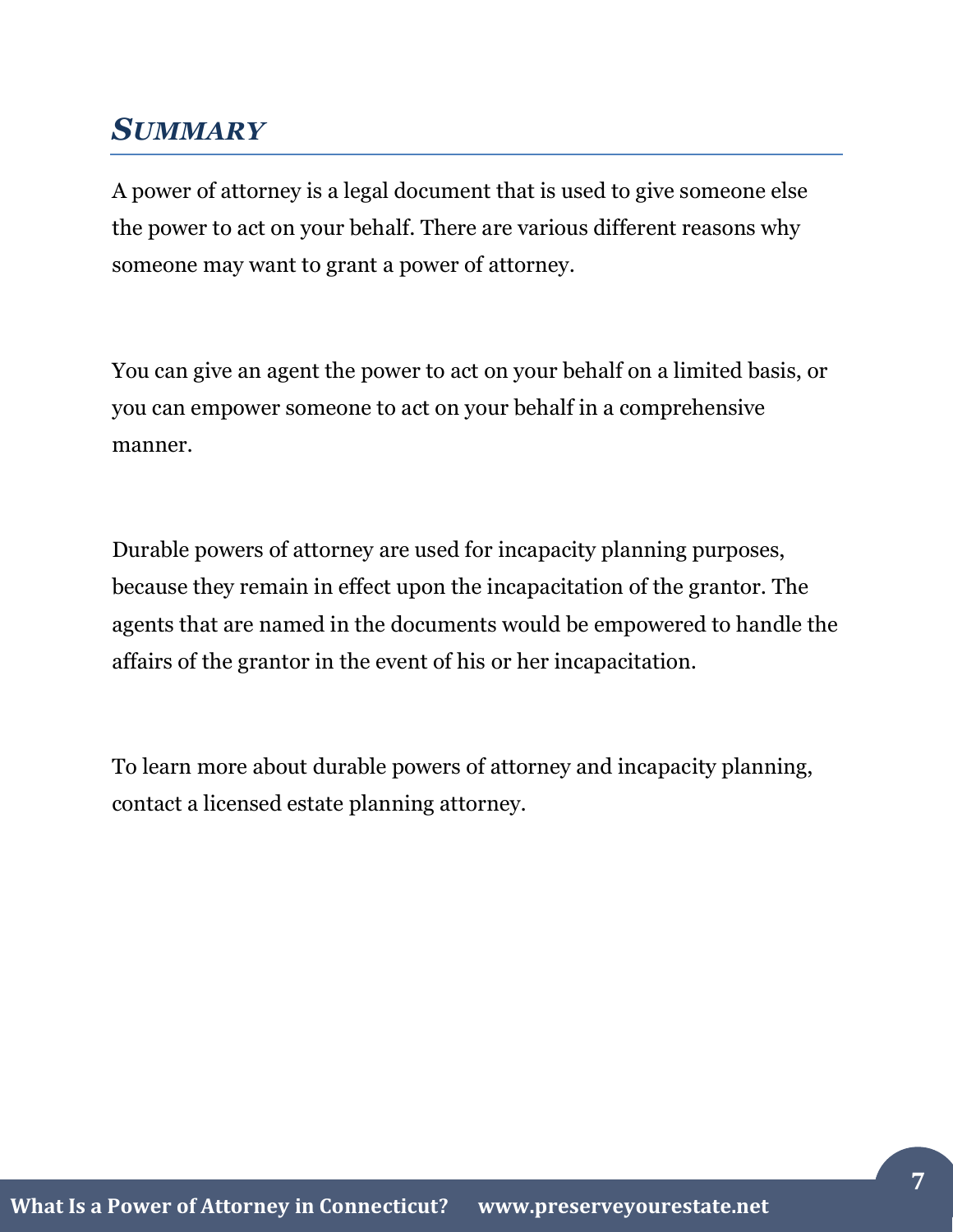## *REFERENCES*

American Bar Association

[http://www.americanbar.org/groups/law\\_aging/resources/health\\_care\\_d](http://www.americanbar.org/groups/law_aging/resources/health_care_decision_making/consumer_s_toolkit_for_health_care_advance_planning.html) [ecision\\_making/consumer\\_s\\_toolkit\\_for\\_health\\_care\\_advance\\_planning.](http://www.americanbar.org/groups/law_aging/resources/health_care_decision_making/consumer_s_toolkit_for_health_care_advance_planning.html) [html](http://www.americanbar.org/groups/law_aging/resources/health_care_decision_making/consumer_s_toolkit_for_health_care_advance_planning.html)

Connecticut Judicial Branch <http://www.jud.ct.gov/lawlib/law/powersofattorney.htm>